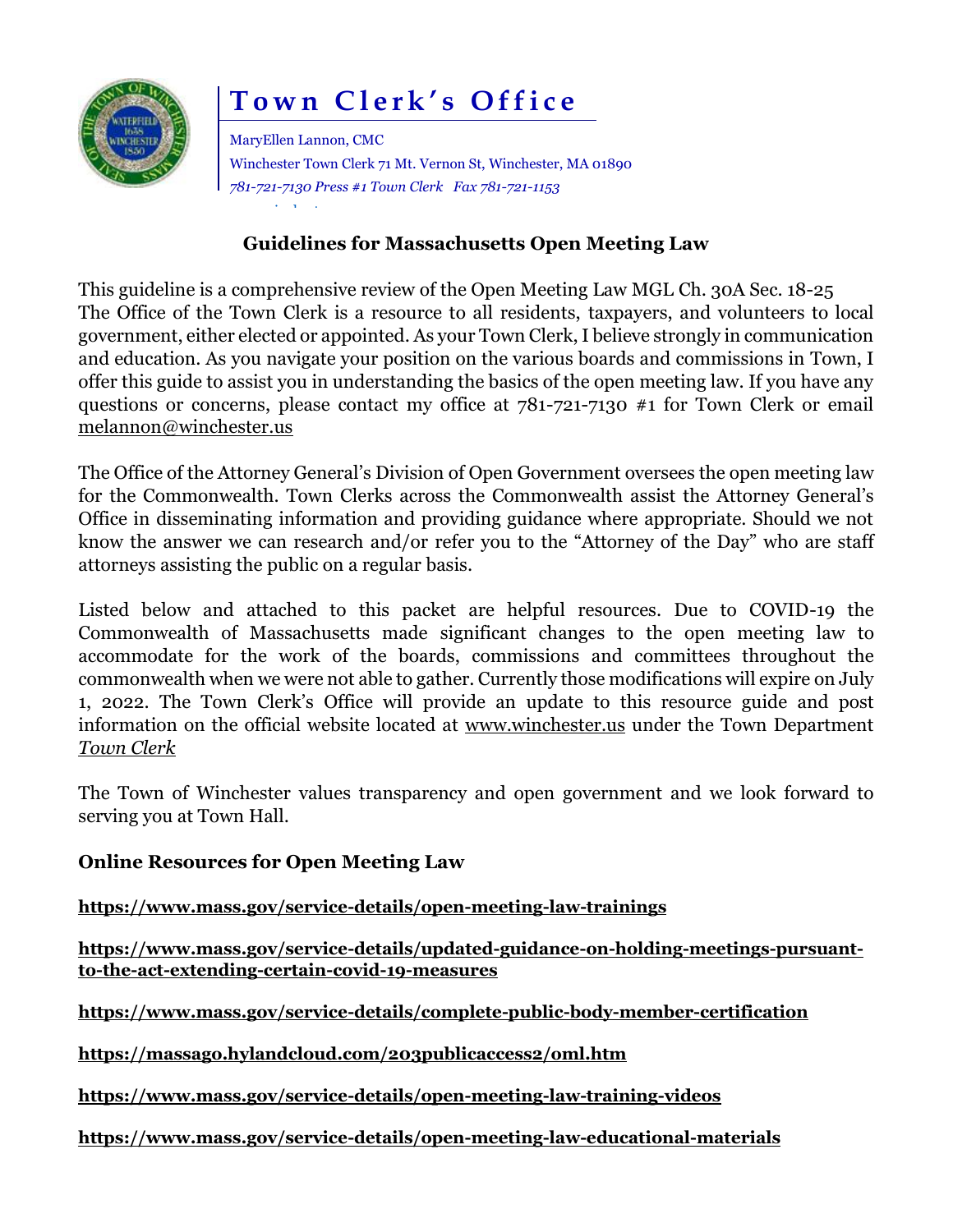#### **email for Attorney General Questions [openmeeting@state.ma.us](mailto:openmeeting@state.ma.us)**

#### **phone number for Attorney Generals Division of Open Government 617-963-2540**

#### **Requirements for elected or appointed volunteers in Local Government**

- **Oath of Office** elected or appointed members of various boards and commissions must appear before the Town Clerk to be sworn into office prior to participation in the meetings of the body. For re-elected or re-appointed you are still required to take the Oath of Office however, time is not of the essence with regards to participation in the meetings. We do, however, encourage you to report in a timely manner to the Town Clerk's Office during normal business hours.
- **Certification of Receipt of Open Meeting Law materials** from the local Town Clerk. See link to download the certificate. Once you have read the Open Meeting Law Guide, please fill out the certificate and return to the Town Clerk. You may email the document or return the original signatured document via drop boxes or USPS. If emailing send to [townclerk@winchester.us](mailto:townclerk@winchester.us)
- **Public Meeting Notices** MGL requires public meeting notices to be filed with the local Town Clerk not later than 48 hours prior to the public meeting. The Office of the Town Clerk requires additional time for processing. Please submit your notice for public meetings or public hearing no later than 72 hours prior to the meeting. Please submit the digital notice to [townclerk@winchester.us](mailto:townclerk@winchester.us) for staff's approval and posting on the official website located at [www.winchester.us](http://www.winchester.us/)
	- The public meeting notices must include date, time, place, or remote/hybrid. If remote/hybrid notice must include the zoom link with details on how to login into the meeting. All remote/hybrid meetings must be recorded in zoom and video recordings are to be sent to <u>townclerk@winchester.us</u> for permanent storage.
- **Public Meeting Minutes** MGL requires public bodies to produce minutes of the body forthwith and make them available upon request. The handouts attached and videos referenced in this guide are an excellent resource for you to determine the best practices for writing the minutes of your board or commission. NOTE: The minutes must include date, time, place, members present and absent, method (remote/hybrid/in person) and topics of the meeting with brief statement on the subject. Should any presentations be made the handouts, slides, or plans must be listed in the minutes and made available upon request. However, the presentations do not become part of the official minutes. See video on meeting minutes for more details.
- **Conduct of the Meeting** unless otherwise provided by rules, regulations or policies and procedures of a local body, the Chair of the Board shall manage the conduct of the meeting. Typical public meetings are conducted in a formal manner such as:
	- o Call meeting to order
	- $\circ$  Chair statement welcome and review of the agenda for the meeting
- Public Comment **NOTE:** It is up to the Chair of the board or commission to allow for public comment. It is not required under MGL. If the body allows for public comment, the body can allow for recognition of the comments however, the body does not need to answer the question immediately unless they choose to do so. It is helpful if the body informs the public as to the expectations of a response.